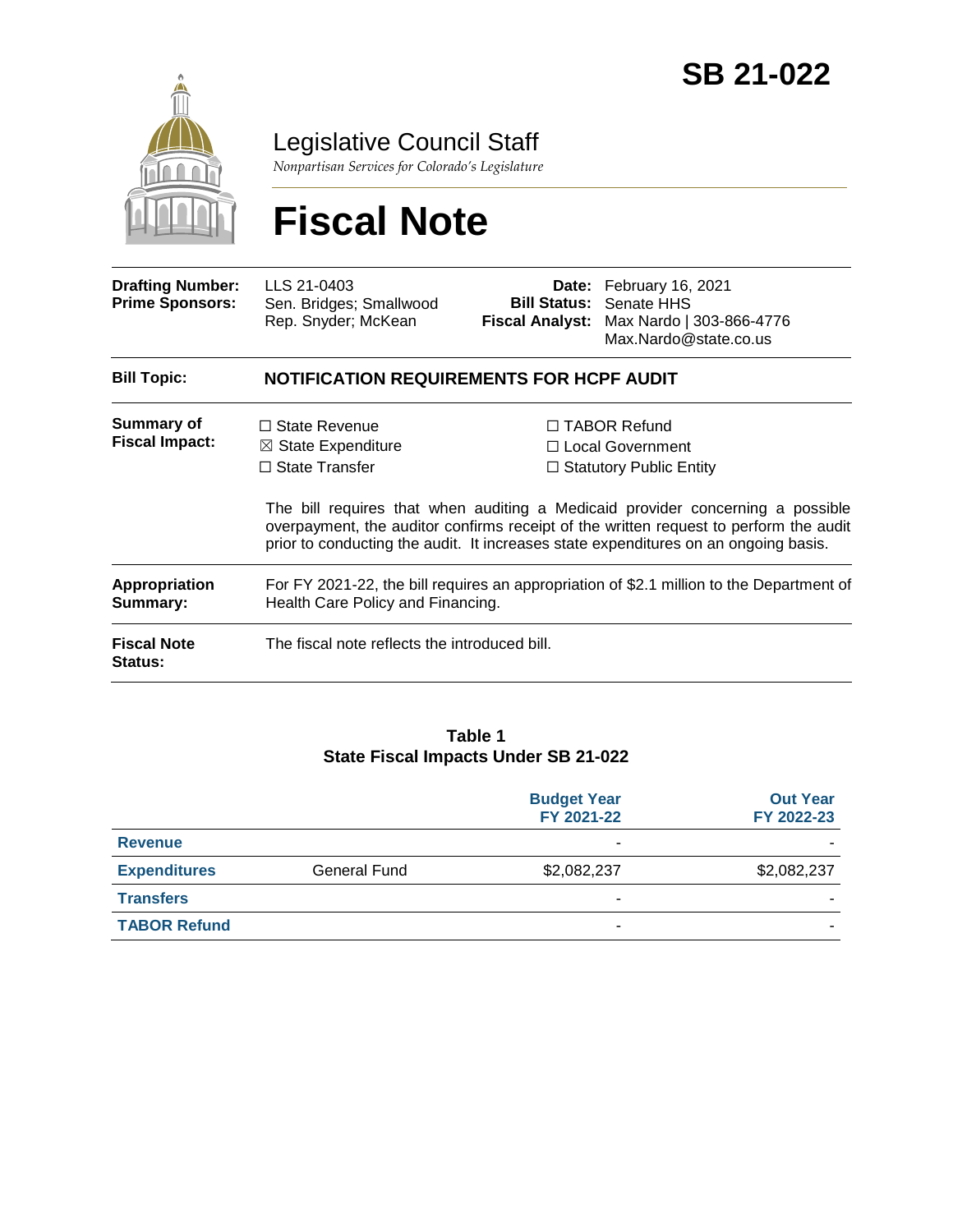Page 2

## February 16, 2021 **SB 21-022**

### **Summary of Legislation**

The Department of Health Care Policy and Financing (HCPF), which administers the state's Medicaid program, has a process for auditing Medicaid providers to ensure correct payment for services rendered. Current law requires the auditor to provide a written notice and records request at least ten business days prior to commencing the audit. The bill requires that the auditor confirm receipt of the written request prior to conducting the audit.

#### **Background**

**Record request and recovery process.** Under state law, any overpayment made by HCPF to a provider may be recovered by the department. When a provider has responded to the initial audit request, HCPF issues a formal records request, to which the provider has 45 days to respond. If there is no response after that time, a Notice of Adverse Action is issued to the provider, and any payment that is deemed an overpayment to the provider is subject to recovery.

#### **State Expenditures**

.

The bill increases state expenditures in HCPF by an estimated \$2.1 million from the General Fund for FY 2021-22 and future years. These costs are shown in Table 2 and described below.

|                                                |                   | FY 2021-22  | FY 2022-23  |
|------------------------------------------------|-------------------|-------------|-------------|
| Department of Health Care Policy and Financing |                   |             |             |
| Loss of Recoveries from Technical Denials      |                   | \$309,620   | \$309,620   |
| Loss of Recoveries from Adverse Actions        |                   | \$1,772,616 | \$1,772,616 |
|                                                | <b>Total Cost</b> | \$2,082,236 | \$2,082,236 |

**Table 2 Expenditures Under SB 21-022**

**Department of Health Care Policy and Financing**. The department will experience an increase in workload to confirm receipt of audit requests and to contact providers seeking confirmation. The inability of the department to recover overpayments from providers that fail to confirm the receipt of audit requests is expected to increase General Fund expenditures to make up for the loss.

**Loss of overpayment recoveries.** The fiscal note assumes that requiring confirmation of a written request will lead to a decrease in the recovery of overpayments from providers who cannot be contacted. The expectation of recovery for overpayments is built into HCPF's budget; any decrease to recovery necessitates a budget increase. Due to a lack of information about how to predict provider behavior in this scenario, there is a high degree of uncertainty with the following estimates; if further budget changes are needed, HCPF will address this through the annual budget process.